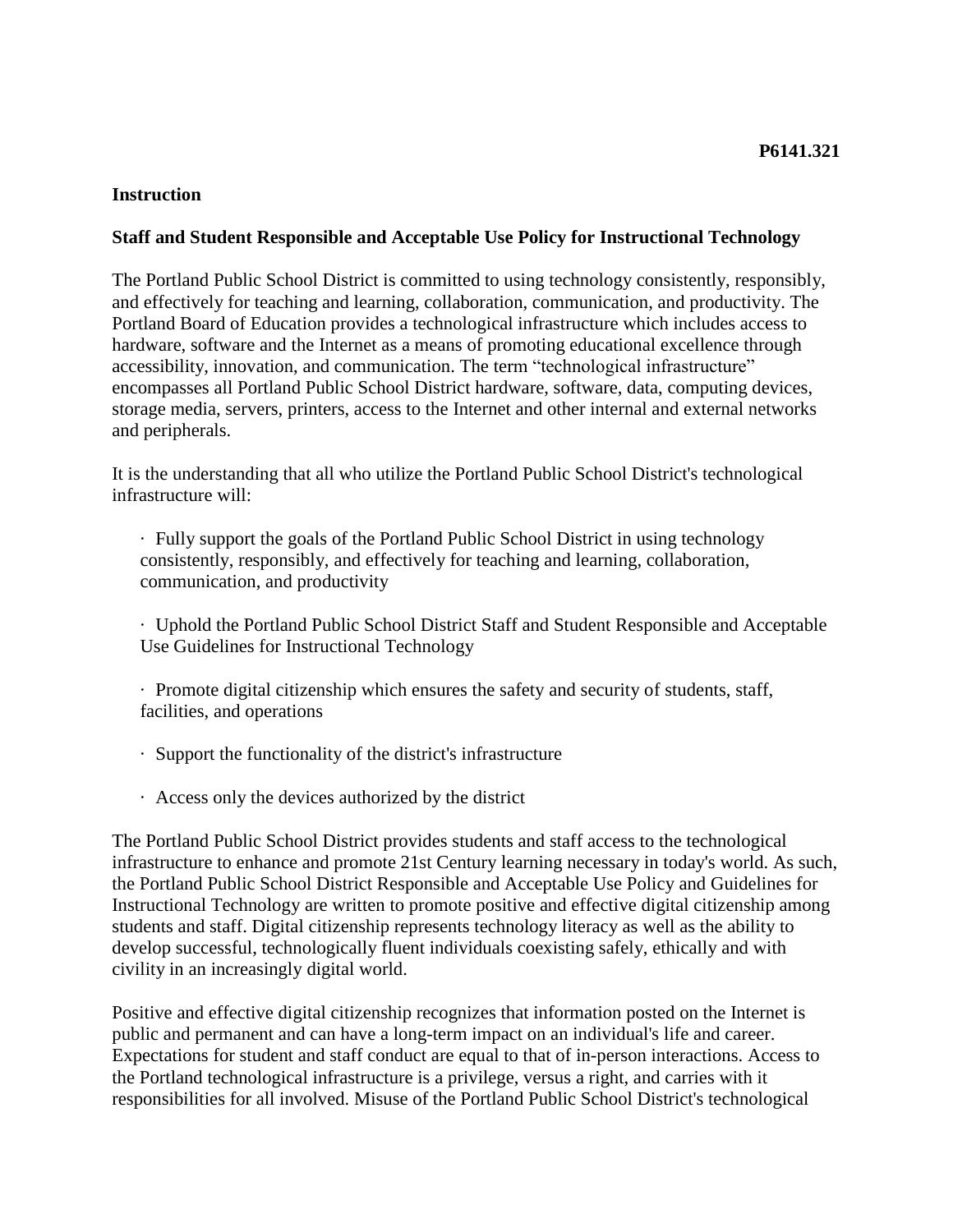infrastructure means violation of this agreement, or any other use not included in the agreement, and has the effect of harming another or his or her property. Such misuse by students or staff may result in disciplinary action.

### **Policy adopted: April 5, 2016**

### **Policy reviewed and approved: January 22, 2019**

PORTLAND PUBLIC SCHOOLS

Portland, Connecticut

**R6141.321**

#### **Instruction**

#### **Staff and Student Responsible and Acceptable Use Instructional Technology**

#### **Technological Infrastructure**

The Portland Public School District's technological infrastructure includes wired and wireless computers peripheral equipment, files and storage, e-mail and Internet content (blogs, websites, groups, wikis, etc.). The Portland Public School District reserves the right to prioritize the use of, and access to, the network. All use of the network must support instruction, research, professional learning and productivity consistent with the Portland Public School District's Teaching and Learning Priorities. If uncertainty exists about appropriate use, a consultation with the Portland Public School District's Superintendent of Schools, Director of Curriculum, Instruction, and Technology or the Information Technology Specialist is advised.

#### **Use of Personal Electronic Devices**

Connection of any personal electronic device to any network on school grounds is subject to all regulations and guidelines in this document. Connection of student or staff personal laptops or devices to the Portland Public School District network must be equipped with up-to-date virus software, compatible network card and be configured properly.

Users are responsible for the safety and use of their privately owned technological devices. If a privately owned technology device is stolen, lost, or damaged, a report should be made to the building principal, who will investigate the loss in a manner consistent with procedures for stolen or damaged personal property. Students, staff and parents should be aware that the Portland Board of Education is not liable for any privately owned technological device that is stolen, lost, or damaged while at school or during a school-sponsored activity. For that reason, students are advised not to share or loan their privately owned technological devices with other students.

Any act using a privately owned technological device that harms the Portland School District's technological infrastructure or otherwise interferes with or compromises the integrity of Portland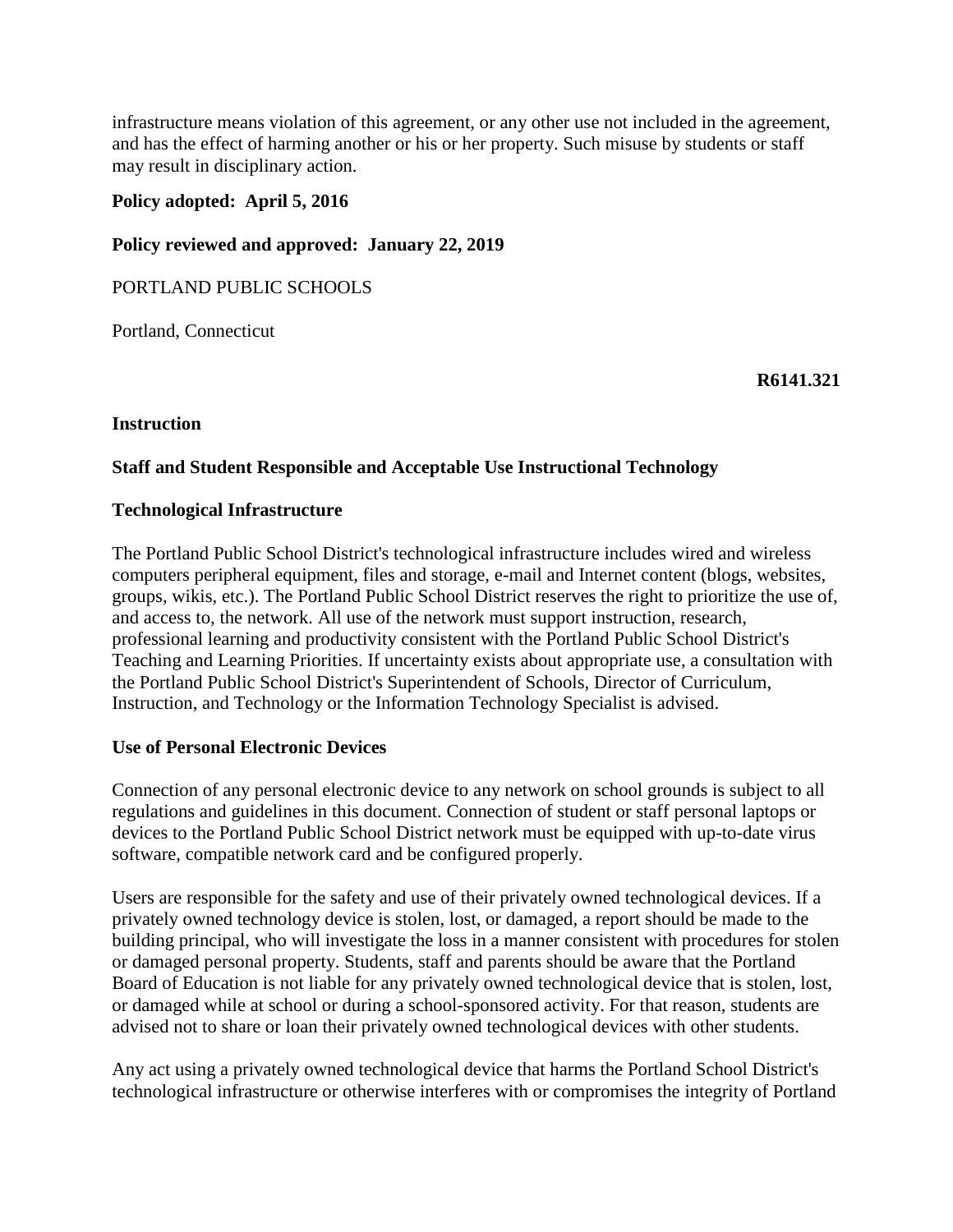School District's technology resources will be considered vandalism and will be subject to discipline and/or appropriate criminal or civil action.

### **Monitoring**

Network and Internet access is provided as a tool for teaching, learning, collaboration, communication, and productivity. At any time, without prior notice, the Portland Public School District reserves the right to monitor, inspect, copy, review and store any and all usage and access of the network and Internet along with any and all information transmitted or received in connection with such usage. All information files are and will remain the property of the Portland Public School District with the understanding that no user shall have any expectation of privacy regarding such materials. The Portland Public School District reserves the right to disclose any electronic messages to law enforcement officials or third parties as appropriate. All documents are subject to the public records disclosure laws of Connecticut.

The Portland Public School District system administrator and others managing the technological infrastructure may access email or monitor activity on the computer system or electronic devices accessing the computer systems at any time and for any reason or no reason. Examples include when there is reason to suspect inappropriate conduct or there is a problem with the computer systems needing correction. Further, the system administrators and others managing the computer systems can access or monitor activity on the systems despite the use of passwords by individual users, and can bypass such passwords. In addition, review of emails, messages or information stored on the computer systems, which can be forensically retrieved, includes those messages and/or electronic data sent, posted and/or retrieved using social networking sites, including, but not limited to, Twitter, Facebook, LinkedIn, YouTube, and MySpace.

Notwithstanding the above and in accordance with state law, the Portland Public School District may not: (1) request or require that a staff member provide the Portland Board of Education with a username and password, password or any other authentication means for accessing a personal online account; (2) request or require that a staff member authenticate or access a personal online account in the presence of the Portland Board of Education; or (3) require that a staff member invite a supervisor employed by the Portland Public School District or accept an invitation from a supervisor employed by the Portland Public School District to join a group affiliated with any personal online account of the employee. However, the Portland Public School District may request or require that a staff member provide the Portland Board of Education with a username and password, password or any other authentication means for accessing (1) any account or service provided by the Portland Public School District or by virtue of employment with the Portland Board of Education or that the staff member uses for professional purposes, or (2) any electronic communications device supplied or paid for, in whole or in part, by the Portland Public School District.

In accordance with applicable law, the Portland Public School District maintains the right to require students and staff to allow the Portland Board of Education to access his or her personal online account, without disclosing the username and password, password or other authentication means for accessing such personal online account, for the purpose of: (A) Conducting an investigation for the purpose of ensuring compliance with applicable state or federal laws,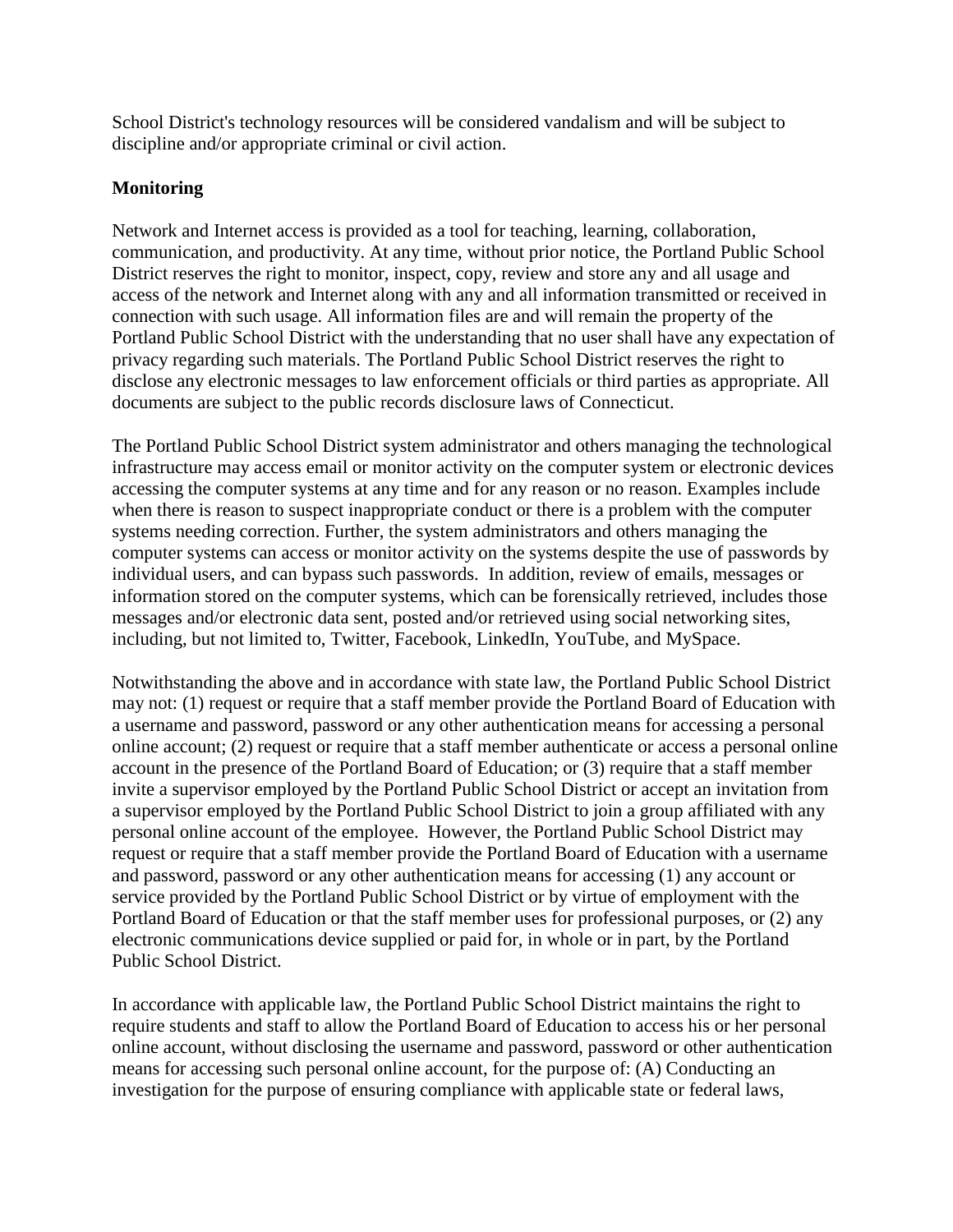regulatory requirements or prohibitions against work-related student and staff misconduct based on the receipt of specific information about activity on a personal online account; or (B) Conducting an investigation based on the receipt of specific information regarding unauthorized transfer of proprietary information, confidential information or financial data to or from a personal online account operated by student or staff.

For purposes of these Administrative Regulations, "personal online account" means any online account that is used exclusively for personal purposes and unrelated to any professional purpose of the Portland School District, including, but not limited to, electronic mail, social media and retail-based Internet web sites.

# **Copyright**

Downloading, copying, duplicating and distributing software, music, sound files, movies, images or other copyrighted materials without the specific written permission of the copyright owner is generally prohibited. However, the duplication and distribution of materials for educational purposes are permitted when such duplication and distribution fall within the Fair Use Doctrine of the United States Copyright Law (Title 17, USC) and content is cited appropriately. Permission to publish any student work requires permission from the parent or guardian.

# **Confidentiality of Student Information**

Personally identifiable information concerning students may not be disclosed or used in any way on the Internet without the permission of a parent or guardian, or, if the student is 18 or over, the permission of the student himself/herself. It is the position of the Portland Public School District that users should not give out private or confidential information about themselves or others on the Internet. A supervising teacher or administrator may authorize the release of directory information, as defined by law, for internal administrative purposes or approved educational projects or activities.

# **Parental Permission**

The Portland Public School District will assume that parents/guardians grant their child the right to access the network by signing the Student Responsible and Acceptable Use Guidelines for Instructional Technology, 6141.323 Appendix A.

# **Accessibility Understanding**

Despite every effort of supervision and filtering, all users and their parents/guardians are advised that access to the technological infrastructure may include the potential for exposure to inappropriate content. Users must assume individual accountability for use of the technological infrastructure to uphold the Portland Public School District's expectations and understanding regarding responsible and appropriate behaviors.

# **Internet Safety**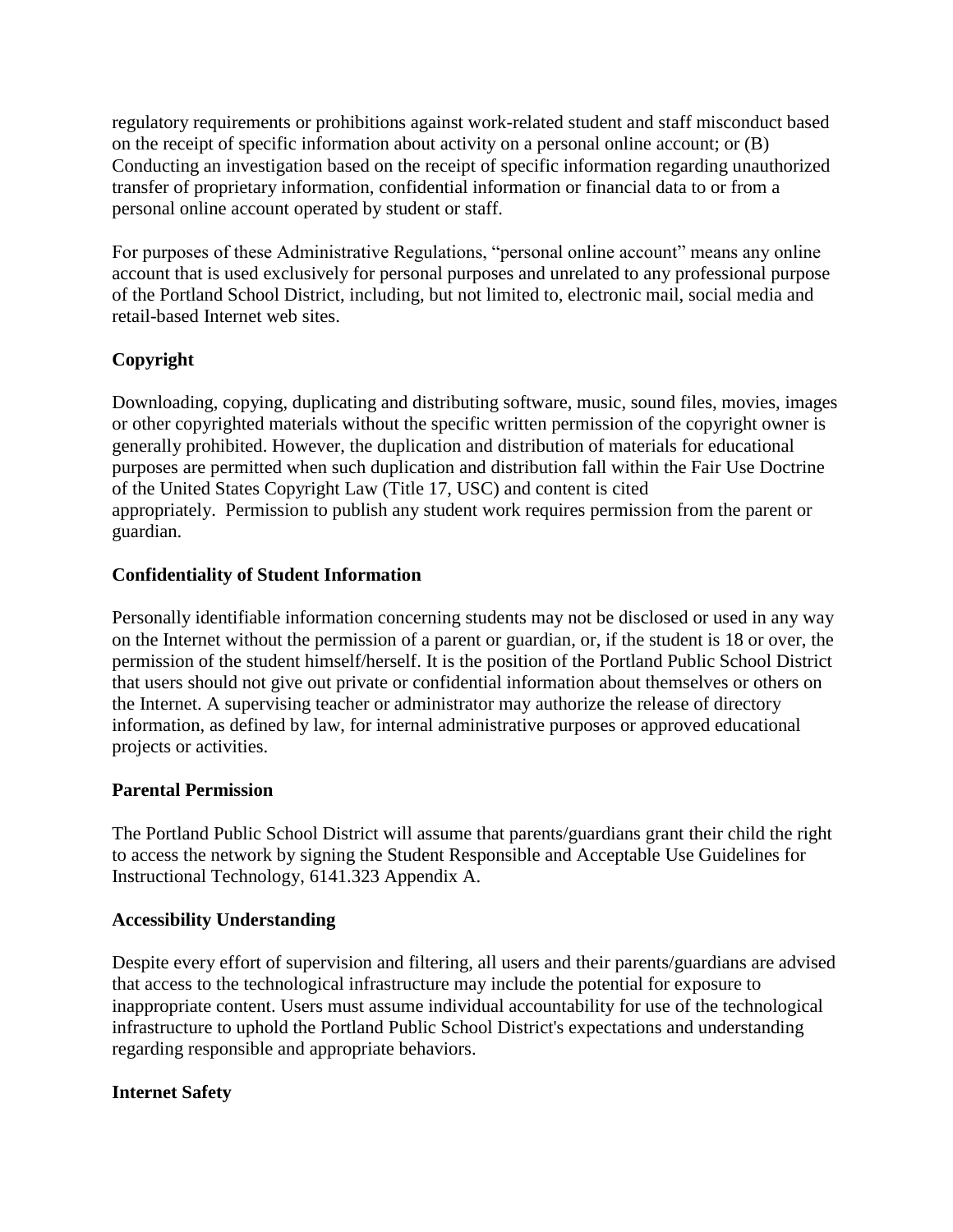While using the network and Internet, users should exercise caution if a web based program asks one to reveal personal information such as age, gender, home address or telephone number. Students should consult with a staff member prior to releasing private information. The Portland Public School District will educate students about appropriate online behavior, including interacting with other individuals on social networking websites and in collaborative, digital environments that promotes digital citizenship and promotes cyber-bullying awareness and response.

# **Filtering**

The Portland Public School District will implement a technology protection measure to block or filter Internet access to visual depictions that contain obscene or other objectionable material which could be harmful to minors.

The discretion of what constitutes "other objectionable" material is a district decision and will be consistent with the policies and regulations of the Portland Public School District. The Portland Public Schools will ensure that such filtering technology is operative during computer use by students. However, filtering software is not 100% effective and while such software makes it difficult for objectionable material to be received or accessed, filters are not a stand-alone solution. Any attempts to defeat or bypass the Internet filter or conceal Internet activity are prohibited. Such activities include: proxies, https, special ports, modifications to browser settings and any other techniques designed to evade filtering or enable the publication of inappropriate. Should a device, provided by the Portland Public School District, be permitted to go home for instructional use, parents or guardians are responsible for the appropriate oversight of filters, internet security and safety.

# **Supervision**

The Portland Public School District will provide adult supervision for the utilization of the technological infrastructure. Portland Public School District staff will make a concerted effort to familiarize themselves with the Internet and commit to monitoring, instructing and assisting students in utilization that conforms to the vision and goals of the district. In addition, staff will preview web based content prior to student viewing to ensure appropriateness.

# **Digital Learning**

Online communication and collaboration is integral to succeeding in a global society. Learning 21st Century concepts and tools such as student email, blogging and podcasting along with other forms of online communication offer authentic, real-world accessibility for student expression. The usage of these online resources must follow all established Internet safety guidelines.

Staff and students using blogs, podcasts or other web tools for educational purposes are expected to act safely by keeping ALL personal information out of their posts. Staff and students using such tools agree to not share their username or password with anyone besides their teachers and parents and treat online discussion forums as classroom spaces. Conduct in a digital arena should adhere to the expectations of that with the Portland Public School building and should reflect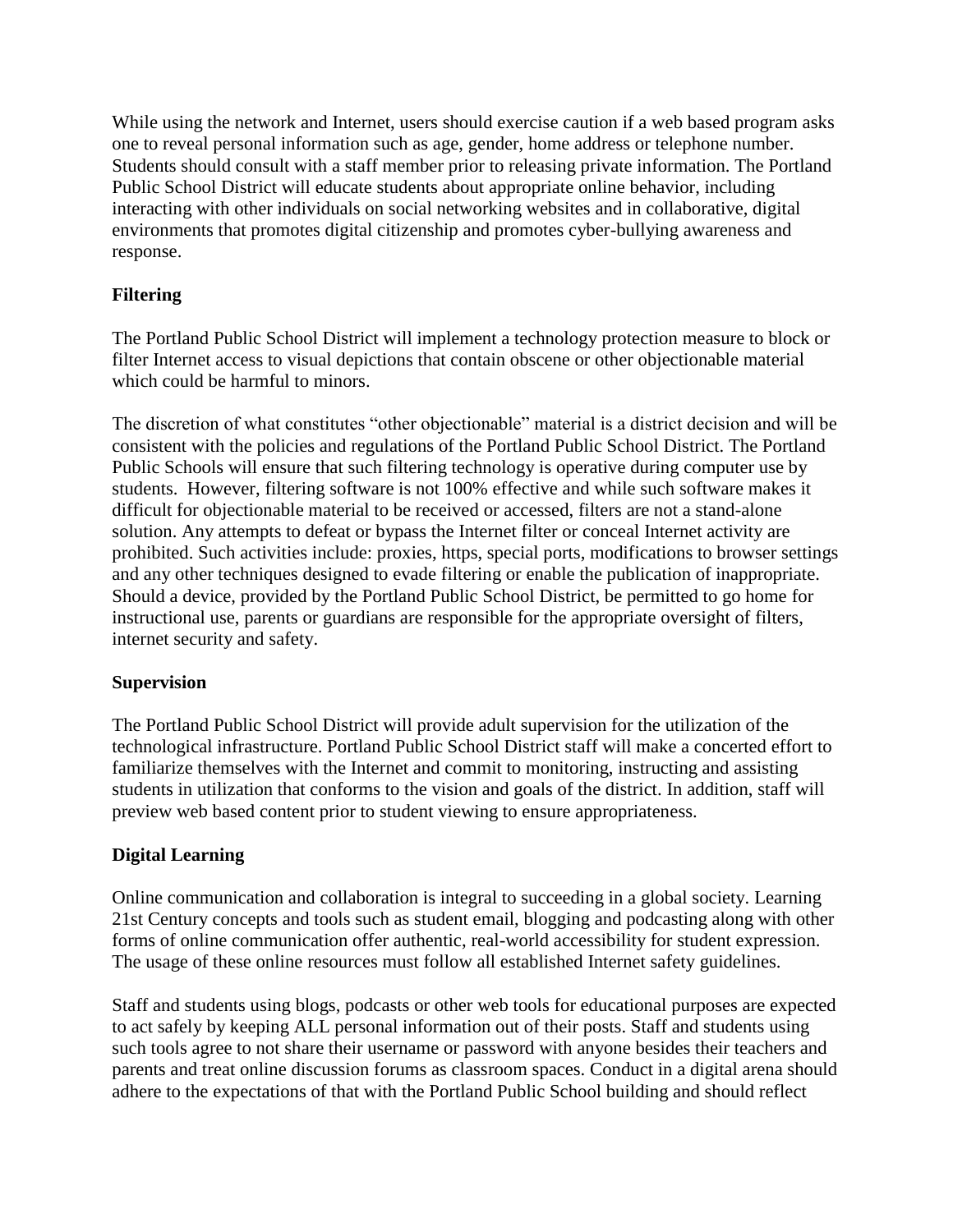guidelines outlined in the school handbooks. Users who abuse these terms and conditions may lose their opportunity to take part in the project and/or be subject to consequences appropriate to misuse.

# **Social Media**

Staff and students are responsible for their own behavior when utilizing social media. Users will be held accountable for the content of the communications that are stated/posted on social media locations. Any content or engagement with material on social media may not disrupt the learning atmosphere, educational programs, school activities, and the rights of others. Inappropriate content is expressly prohibited and may include, but not be limited to confidential, personally identifiable, and sensitive Portland Public School District information about staff, students, and guests, child pornography, sexual exploitation, bullying/cyberbullying, inappropriate commercialization of childhood experiences, defamatory or discriminatory statements and images, proprietary information, infringed upon intellectual property, such as copyright ownership and circumvented technology protection measures, terroristic threats, and illegal items and activities.

# **E-Mail**

All staff and students are eligible for a Portland Public School District sponsored email through Google Apps for Education, Gmail service. Students in grades three through twelve are provided an e-mail in a Google education domain that is filtered. As with any technology, staff and student email is a privilege versus a right which can be revoked at any time for inappropriate use. Email guidelines are as follows:

· All users are expected to use email in a professional, legal and ethical manner. Email etiquette maintains that one should not assume the sender of an email has given permission for content to be forwarded to a third party nor should email addresses be provided to third parties unless it is clear the individual would have no objection.

· Email is provided and intended for school-related communication. Attachments from anyone not recognized by the receiver should not be opened.

· Email is not considered private. Users should not put anything into email that they do not want to be made public. All emails may be subject to public release as per the Freedom of Information Act (FOIA).

· Consequences of inappropriate use of email may include, but are not limited to: loss of email and/or computer privileges or other disciplinary consequences, as deemed appropriate. Any illegal use will be referred to appropriate authorities.

#### **Passwords**

Passwords are to remain private and should not be shared with others. In addition, individuals should only use their passwords to access documents, files and devices. The Portland Public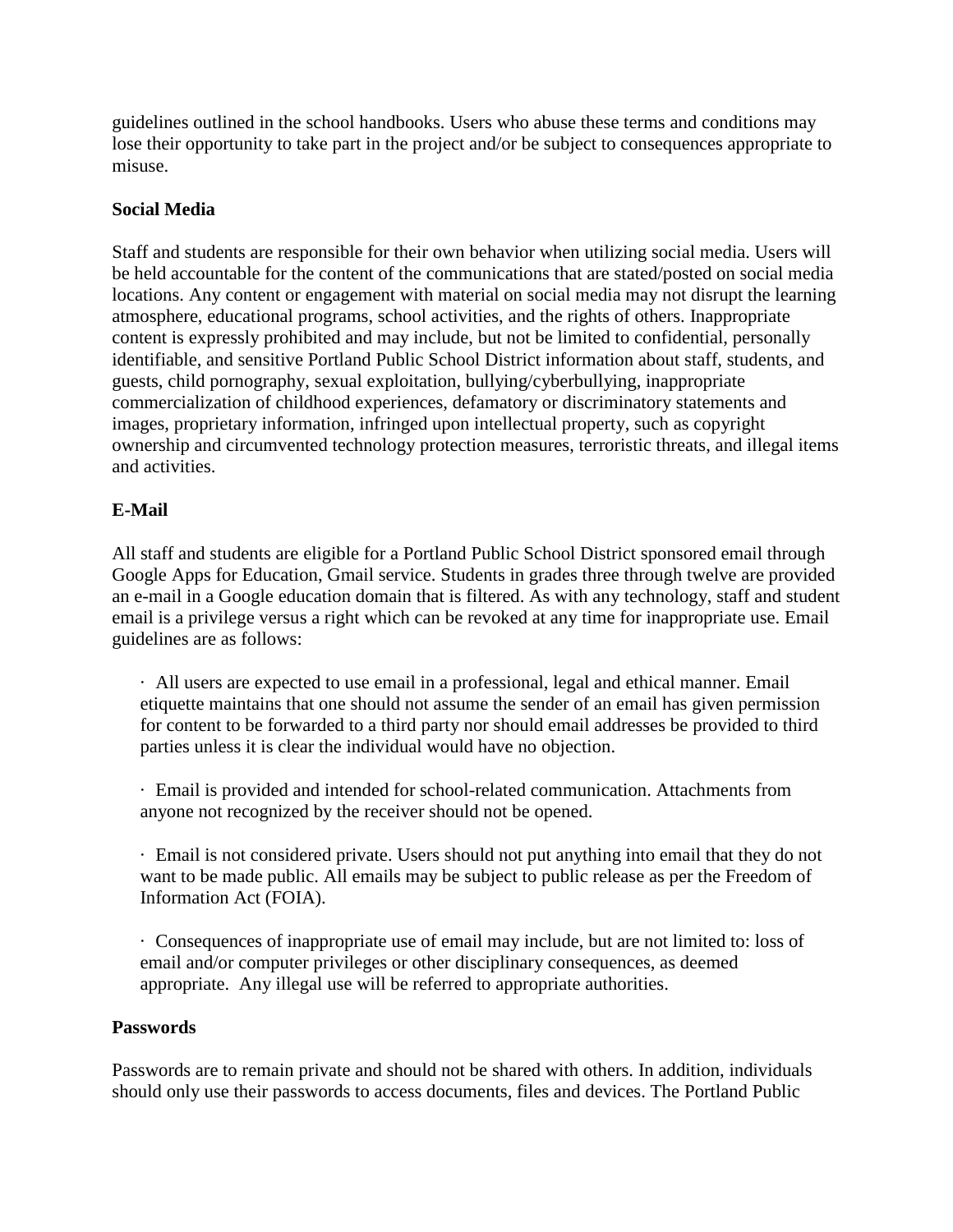School District reserves the right to override any individual's password and access files, documents, and devices should they be subject to legal speculation or Portland Board of Education policy violations.

# **Use of Staff and Student Information Photos, Materials on the Portland Public School District Web site and Digital Publications**

Using staff and student pictures on the Portland Public School District website and in digital publications promotes learning, collaboration and provides an opportunity to share the achievements of staff and students. However, privacy and safety of the Portland Public School District's staff and students is essential. The school website and any district digital publications will follow all procedures for content, copyright and appropriateness.

Subject to the parameters of the Photograph and Digital Content Release Form contained in this policy, images and full names of Pre K-12 students may be included in the website and building level digital publications as a means of recognizing and celebrating the successes of our students.

### **Violation of Responsible and Appropriate Use**

All users of the Portland Public School District's technological infrastructure are required to comply with and abide by all the provisions set forth in this agreement. Violation of any of the conditions of the responsible and appropriate use are subject to disciplinary action including revocation of network and computer access privileges, suspension, expulsion or termination in the case of staff. Any use which violates state or federal law relating to copyright, trade secrets, the distribution of obscene or pornographic materials, or which violates any other applicable law or municipal ordinance, is strictly prohibited and will be reported to law enforcement and/or other appropriate state or federal agencies.

# **Technological Infrastructure Responsible and Appropriate Use Guidelines**

#### **1. User Personal Safety**

User personal safety includes, but is not limited to:

· Maintaining diligence and restraint by not posting personal information about themselves or others. Personal information includes, but is not limited to the following: name, address, profiles, telephone, date of birth, in appropriate pictures, etc.

· Upholding safe and appropriate boundaries by not arrange for meetings with anyone they have met online without the knowledge of the school and permission of a parent/guardian.

· Promptly disclosing to a teacher or administrator any message that is inappropriate or makes themselves or others feel uncomfortable.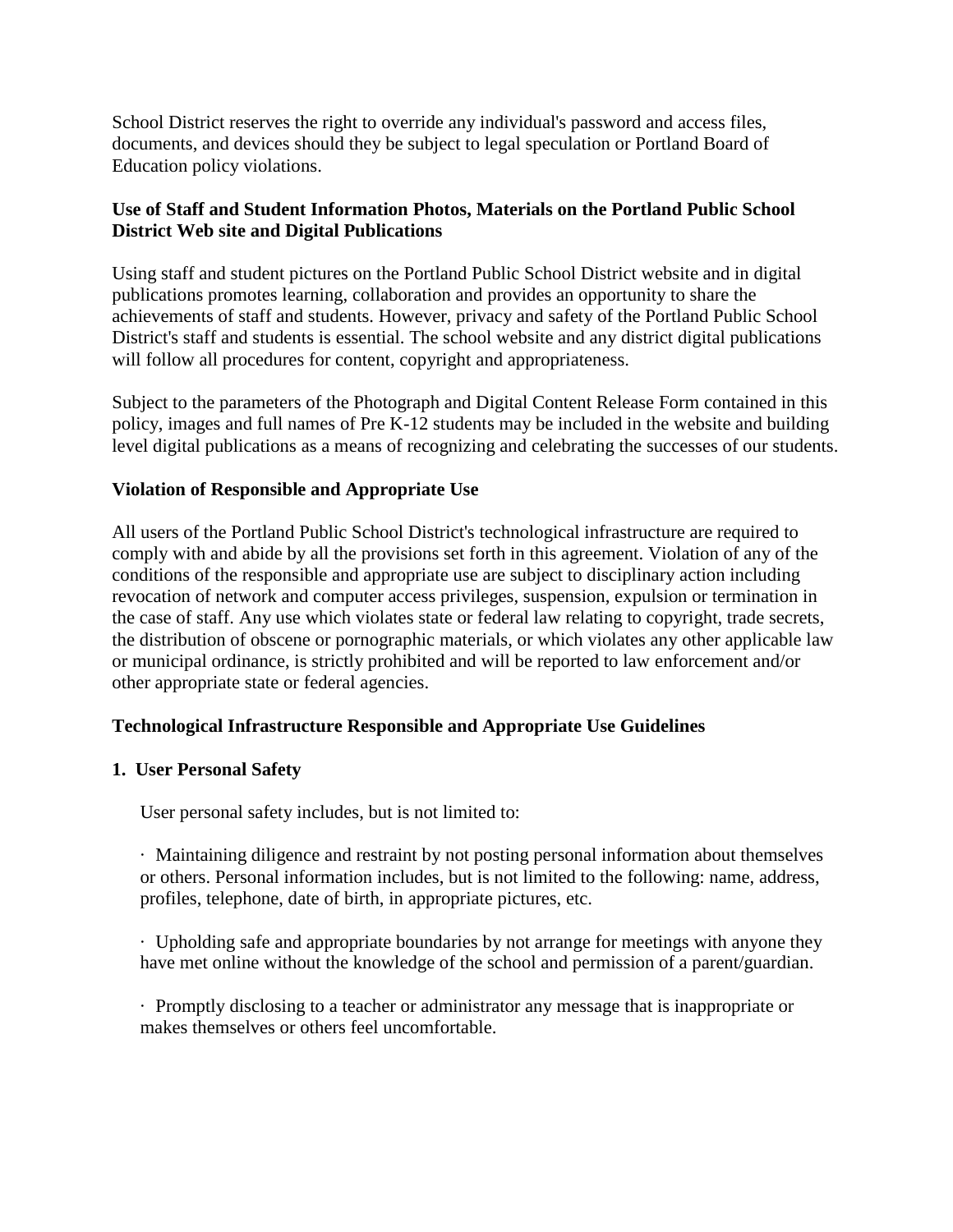· Acting as a digital citizen and engaging in harassing activities, personal attacks, including those prejudicial or discriminatory in nature following the guidelines of the Portland Public School Anti-bullying and School Climate policy.

# **2. Respecting Technology Equipment**

Respecting technology equipment includes, but is not limited to:

- · Exercising caution when handling technology devices.
- · Following guidelines for proper usage of equipment.

· Respecting another person's computer resources and property unless given appropriate access.

· Demonstrating conscientious usage of the technological infrastructure by refusing to knowingly damage or destroy any technological infrastructure related items including but not limited to: keyboards, mice, screens, monitors, tagging labels and peripherals.

# **3. Technology Etiquette**

Technology etiquette includes, but is not limited to the following:

- · Using cordial and polite tones when communicating.
- · Exhibiting consideration and respect for others at all times.
- · Showing respect toward the rights and privacy of fellow network users.

· Being mindful of the intent and function of an individual or group before sending a message.

- · Deliberately posing as a user other than yourself.
- · Logging off the system at the conclusion of a session.
- · Maintaining the physical integrity and intended use of the technological infrastructure.

· Notifying appropriate authorities if suspicious use is observed or violations of responsible and appropriate use are suspected.

· Communicating and collaborating with appropriate language. Inappropriate language includes, but is not limited to using obscene, profane, lewd, vulgar, offensive, inflammatory, threatening, or disrespectful language through the posting of public and private messages on web pages, PDAs, cell phones, and other devices.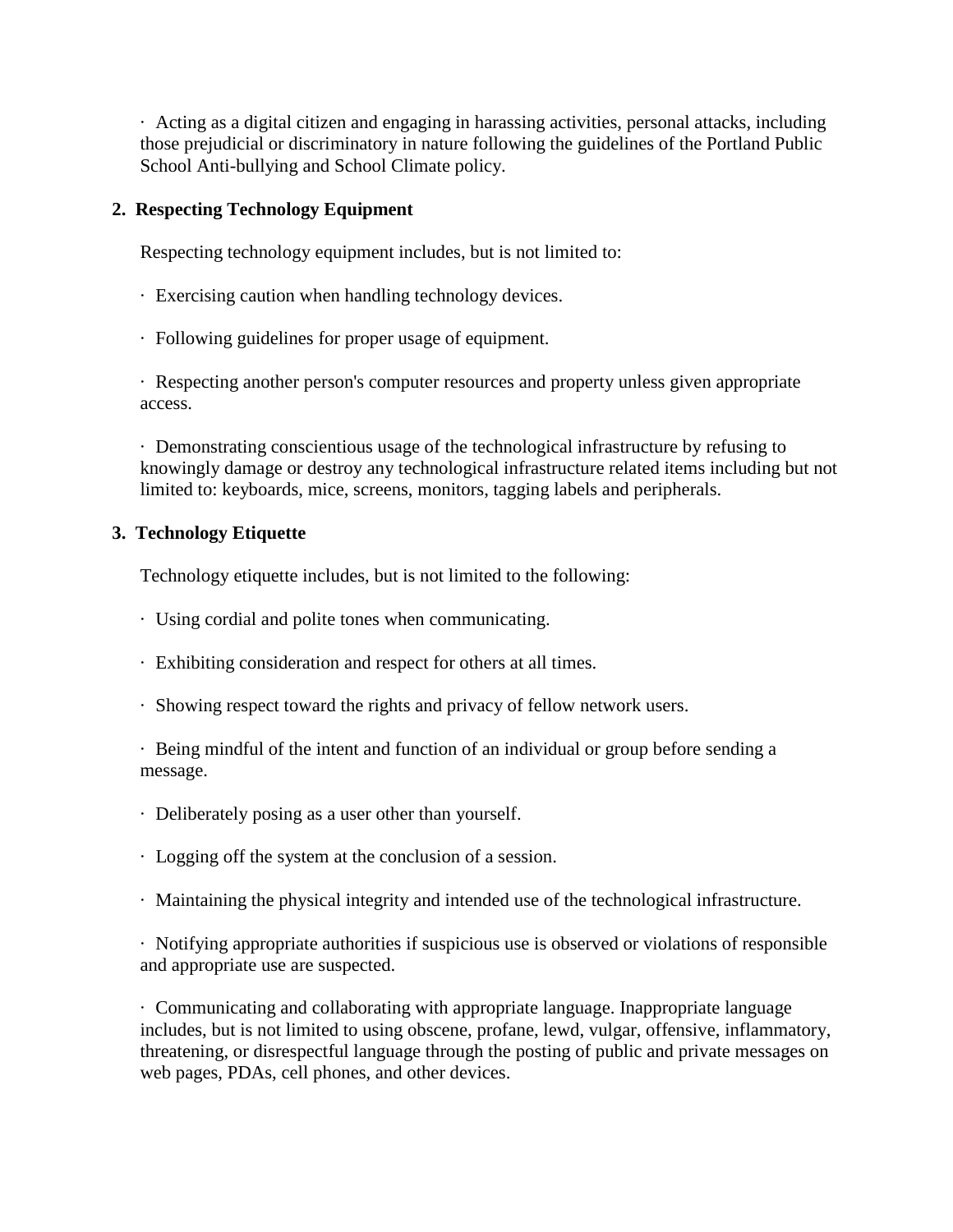· Recognizing that participating in destructive behaviors like hate mail, harassment, discriminatory remarks, and other harmful or inappropriate behaviors will be subject to disciplinary action.

· Applying appropriate judgment by not forwarding or posting a message that was sent privately without the consent of the person from whom it was originally sent.

- · Refraining from posting private information about another person.
- · Obeying the rights and privacy of another's device, work or files.

### **4. Plagiarism and Copyright Infringement**

Plagiarism and copyright infringement includes, but is not limited to:

· Respect the rights of all copyright owners, recognizing that infringement occurs when a person reproduces a work that is protected by a copyright. Students should check with staff regarding laws.

· Assuming ownership of another piece of work through plagiarism. Staff and students may reproduce copyrighted works within the limits of fair use, and using proper citation.

· Installing pirated software. All staff and students should be aware that disseminating illegally obtained software (pirated) is a federal offense which is punishable by imprisonment, fine or both.

# **5. Digital Citizenship**

Digital citizenships includes, but is not limited to:

· Creation of files, projects, videos, web pages, and podcasts and other projects using network resources in support of educational purpose;

· Participation in district-approved blogs, wikis, boards, social networking sites and groups and creation of content for such web-based resources that support student instruction and professional learning;

· Promoting and protecting the safety and well-being of others by being mindful of their property and privacy;

· Asking for permission or feedback from a member of the Portland Public School District prior to producing and/or uploading content/videos/images, which could result in the disruption of the educational process or day-by-day operations of the school or another individual's educational experience. If such postings result in harm or are perceived to be harmful, the staff member or student will be asked to remove the content and may be subject to disciplinary action;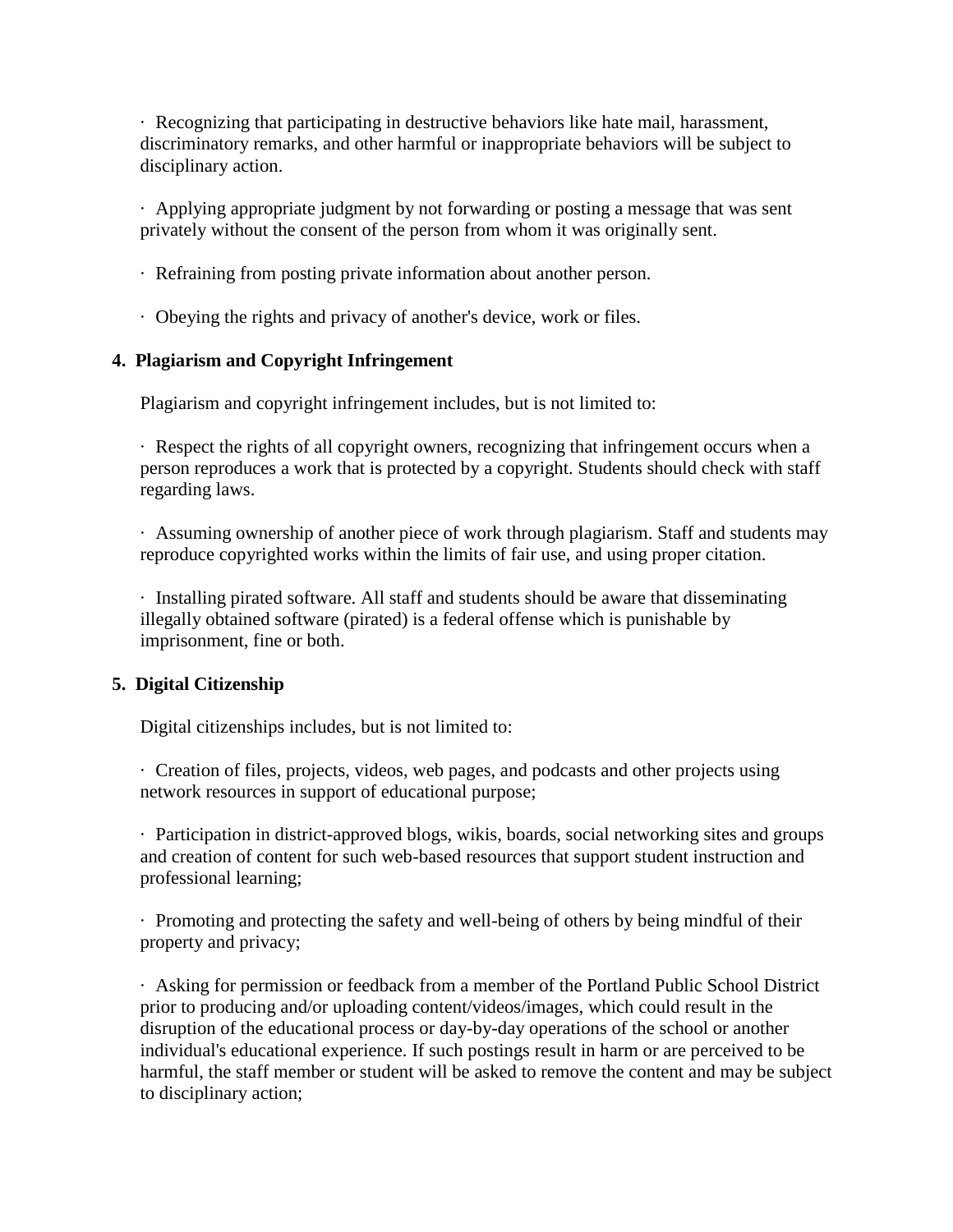· Representing your individual identity through email and social media and understanding that communicating under false identity may result in legal action.

Utilizing the Portland Public School District's technological infrastructure for all responsible, appropriate and acceptable uses is outlined in the aforementioned. Unacceptable use, or violation, of any Portland Public School District Board of Education policy through the use of the Portland Public School District's technological infrastructure may result in disciplinary action as determined by the Portland Public Schools. Unacceptable use includes, but is not limited to:

· Employing another's password or some other user identifier that misleads message recipients into believing that someone other than you is communicating or otherwise using his/her access to the network or Internet;

· Participating in activities that incur liability or cost by the Portland Public Schools;

· Partaking in cyberbullying, hate mail, defamation, harassment of any kind, discriminatory jokes or remarks that impacts the well-being of others or disrupts the educational integrity of the Portland Public Schools;

· Refraining from recording anyone without their consent;

· Sending, sharing, viewing or possession of pictures, emails, or other materials of a sexual nature in electronic or any other form on a cell phone or the electronic device which would be deemed prohibited in a school setting;

· Posting, sending, storing information online that could endanger others (e.g., bomb construction, drug manufacturing, etc.)

· Attaching unauthorized equipment to the Portland Public School District network;

· Accessing, uploading, downloading, storing and/or distributing obscene, pornographic or explicit material;

· Joining blogs, wikis, bulletin boards, social networking sites and groups and the creation of podcasts, emails, and web pages that do not support student instruction, research or staff development;

· Gaining unauthorized access to the Portland Public School District's, or another network's technological infrastructure;

· Hacking, cracking, vandalizing, introducing a virus, worms, Trojan Horse, time bombs, changes to hardware, software and monitoring tools;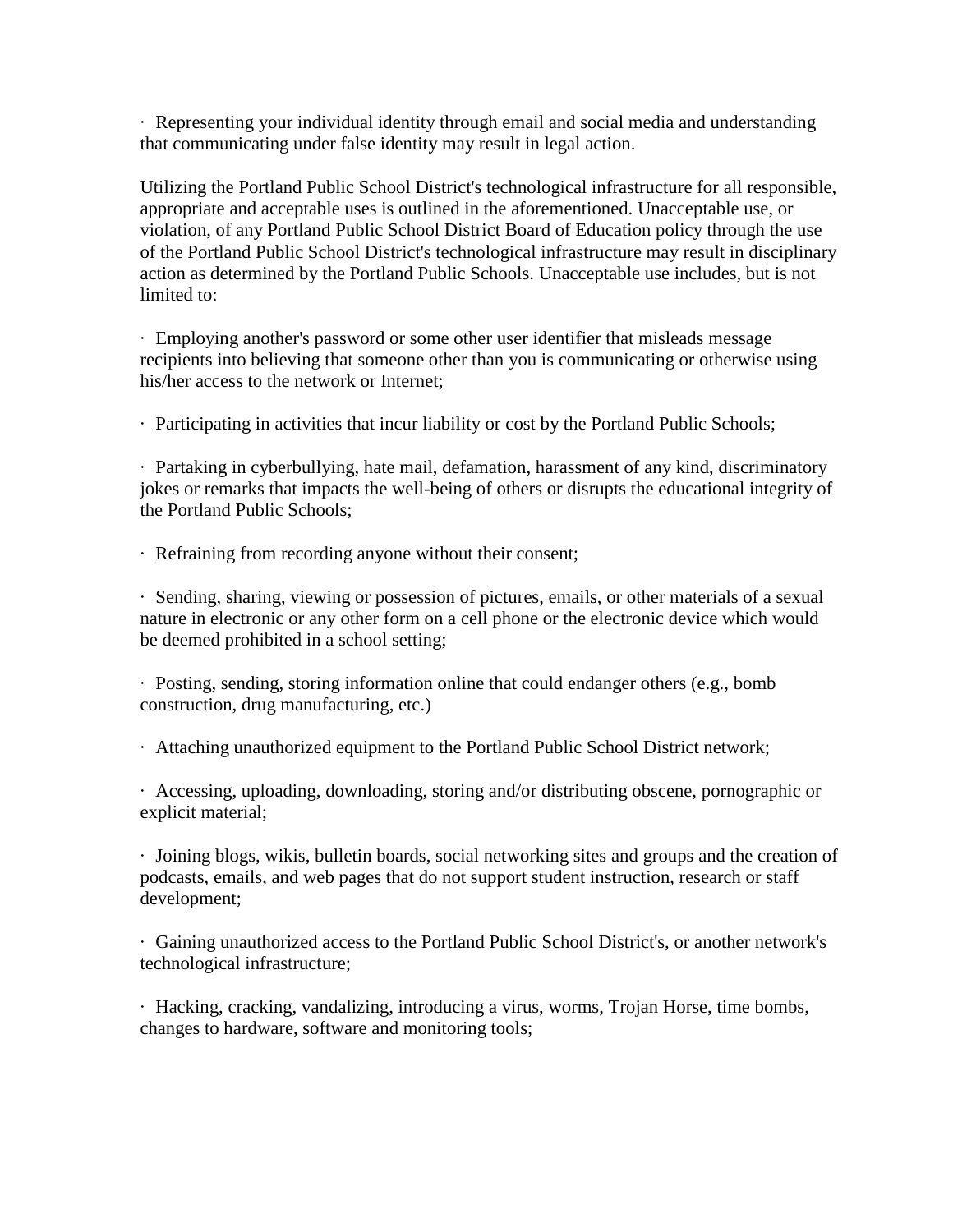· Downloading, installing and using games, audio files, video files or other applications (including shareware or freeware) without permission or approval from an authorized member of the Portland Public School District;

· Promoting or supporting inappropriate or illegal acts such as ballot distortion, unauthorized fundraising, or commercial solicitation;

· Downloading or modifying computer software of the Portland Public Schools in violation of the district's license agreement(s) and/or without authorization from supervisory personnel;

· Trespassing in or tampering with any individual's folder's, work or files;

· Sending any message that breaches the district's confidentiality requirements or the confidentiality of students;

### **Regulation approved: April 5, 2016**

#### **Regulation revised: May 17, 2016**

### **Regulation reviewed and approved: January 22, 2019**

### PORTLAND PUBLIC SCHOOLS

Portland, Connecticut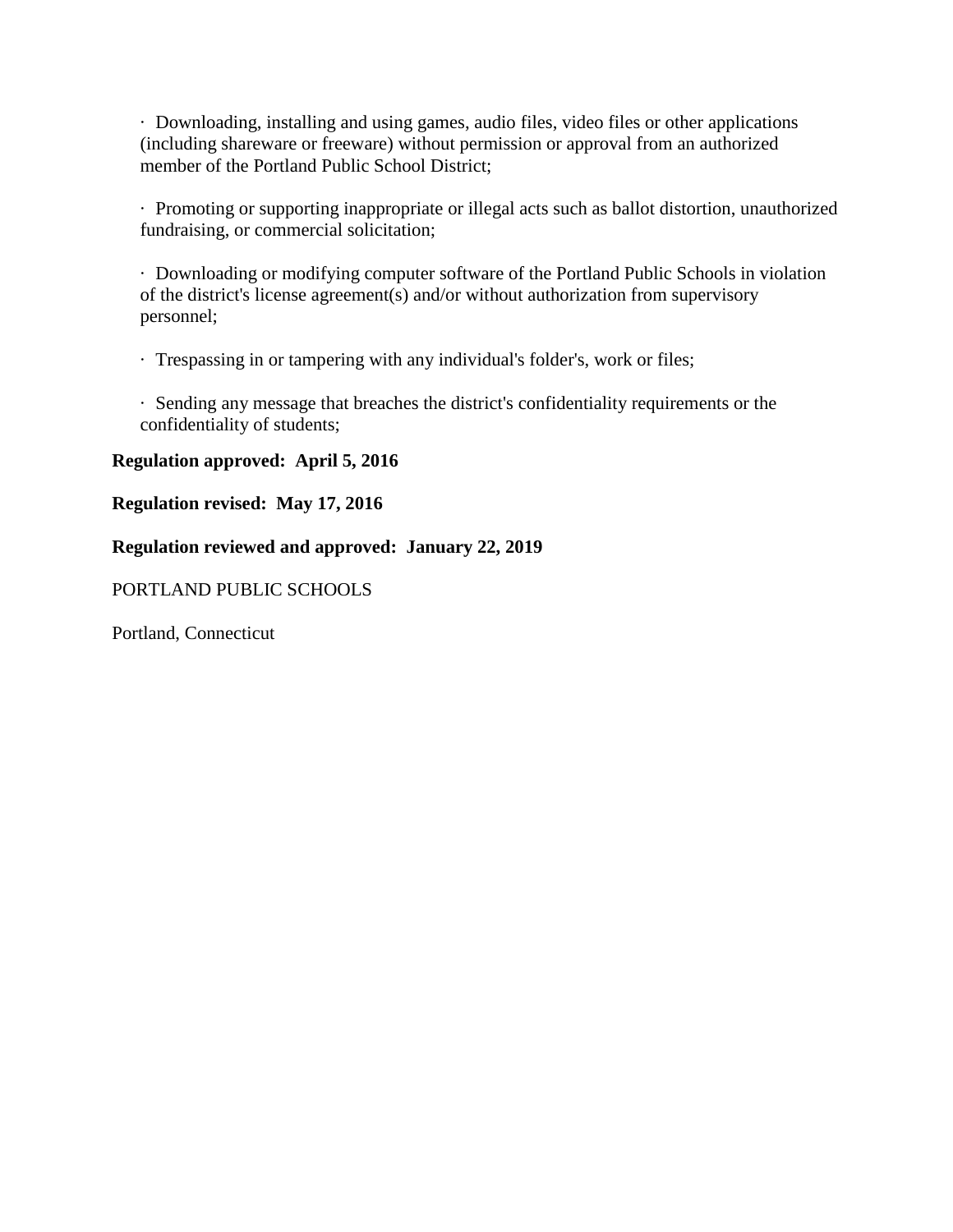# **6141.321 Appendix A**

# **Portland Public School District**

# **Student Responsible and Acceptable Use Guidelines for Instructional Technology**

(This form must be signed at time of new registration and/or when a student enters each Portland school.)

The Portland Public School District is committed to using technology consistently, responsibly, and effectively for teaching, learning, collaboration, communication, and productivity. The Portland Board of Education provides a technological infrastructure which includes access to hardware, software and the Internet as a means of promoting educational excellence through accessibility, innovation, and communication. The term "technological infrastructure" encompasses all Portland Public School District hardware, software, data, computing devices, storage media, servers, printers, access to the Internet and other internal and external networks and peripherals.

It is the understanding that all who utilize the Portland Public School District's technological infrastructure will:

· Fully support the goals of the Portland Public School District in using technology consistently, responsibly, and effectively for teaching, learning, collaboration, communication, and productivity

· Uphold the Portland Public School District Student Responsible and Acceptable Use Guidelines for Instructional Technology

· Promote digital citizenship which ensures the safety and security of students, staff, facilities, and operations of the district

- · Support the functionality of the district's infrastructure
- · Access only the devices authorized by the district

The Portland Public School District provides staff and students access to the technological infrastructure to enhance and promote a 21st Century learning necessary in today's world. As such, the Portland Public School District's Responsible and Acceptable Use Guidelines are written to promote positive and effective digital citizenship among students and staff. Digital citizenship represents technology literacy as well as the ability to develop successful, technologically fluent individuals coexisting safely, ethically and with civility in an increasingly digital world.

Positive and effective digital citizenship recognizes that information posted on the Internet is public and permanent and can have a long-term impact on an individual's life and career. Expectations for student conduct are equal to that of in-person interactions. Access to the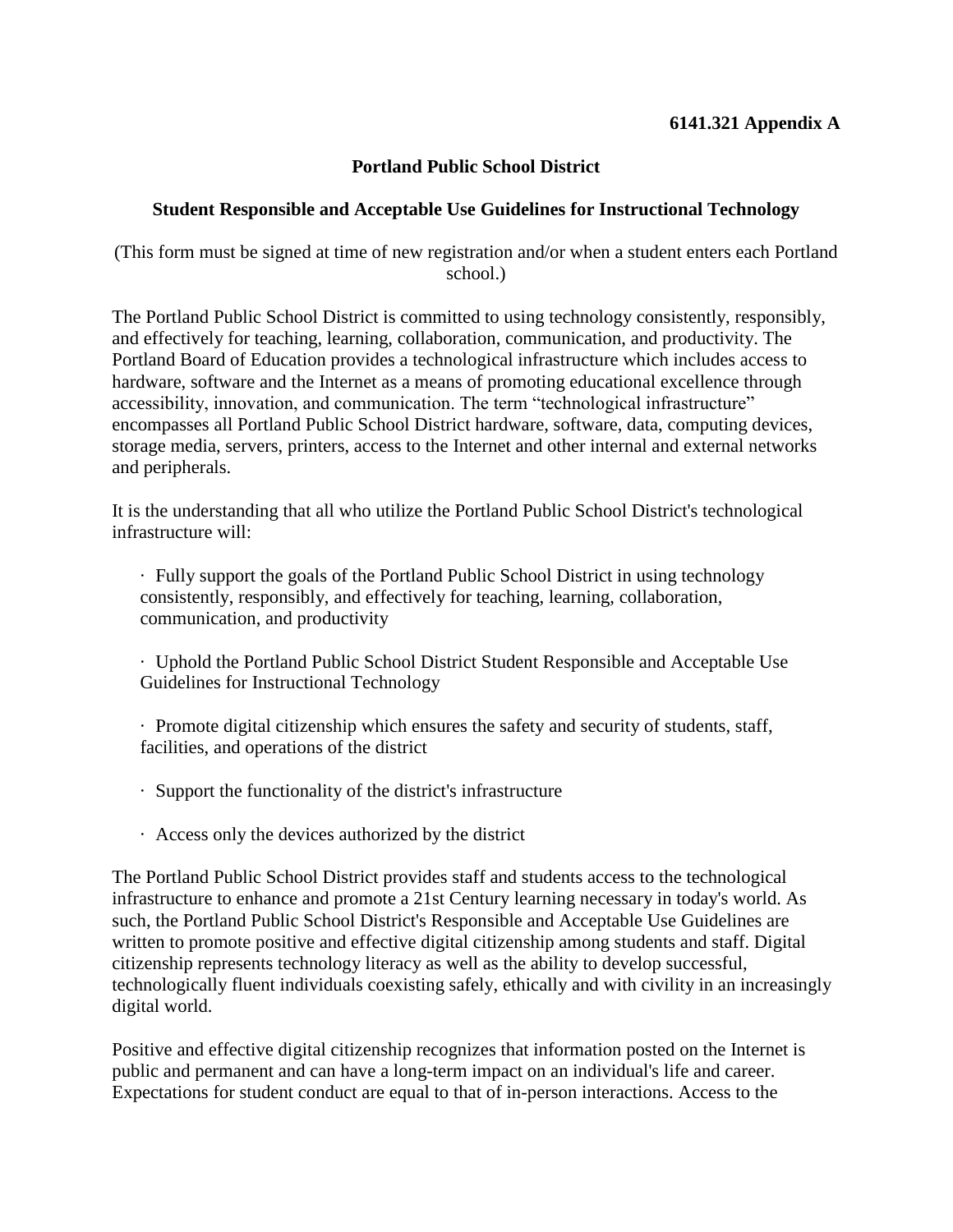Portland Public School District's technological infrastructure is a privilege, versus a right, and carries with it responsibilities for all involved. The online activities of minors are monitored by staff as well as system-wide technology protection measures. However, students must protect information and resources against theft, malicious damage, unauthorized access, tampering, and loss. Misuse of the Portland Public School District's technological infrastructure means violation of this agreement and the Portland Public School District's Responsible and Appropriate Use Policy and could result in disciplinary action.

It is the view of the Portland Public School District that the education around digital citizenship and using appropriate behaviors with technology is a shared responsibility between students, school personnel and the parent or guardian of each student.

· All students within the Portland Public School District agree to follow the outlined procedures and commit to the following Responsible Use Guidelines:

· I will use the Portland Public School network productively, safely, appropriately, and for school-related purposes. I will avoid using any technology resource either supplied by the district or myself in such a way that would disrupt the activities of other students and staff.

· I will responsibly use email and other means of technological communications (e.g. Twitter, blogs, wikis, podcasting, chat, instant-messaging, discussion boards, virtual learning environments, etc.) and represent myself in a responsible manner that provides for the wellbeing of others.

· I will give acknowledgement to others for their ideas and work.

· I will keep my personal information (including home/mobile phone number, mailing address, and user password) and that of others private.

· I will model digital citizenship through my usage and will immediately report inappropriate use of technology to my teacher or building principal.

· I understand that the Portland Public School administrators will use regulations and policies outlined in the Portland Public School District Responsible and Acceptable Use Policy to deem what conduct is inappropriate if such conduct is not specified in this agreement.

· I understand that the use of the Portland Public School District's technological infrastructure is a privilege and it is my responsibility to maintain the integrity of all equipment (e.g. devices, monitors, Internet accounts, cables, keyboards, printers, etc.)

· I understand that individuals involved with malicious use or misuse of the Portland Public School District's technological infrastructure which results in damage or loss of the property to the Portland Public Schools may be held liable.